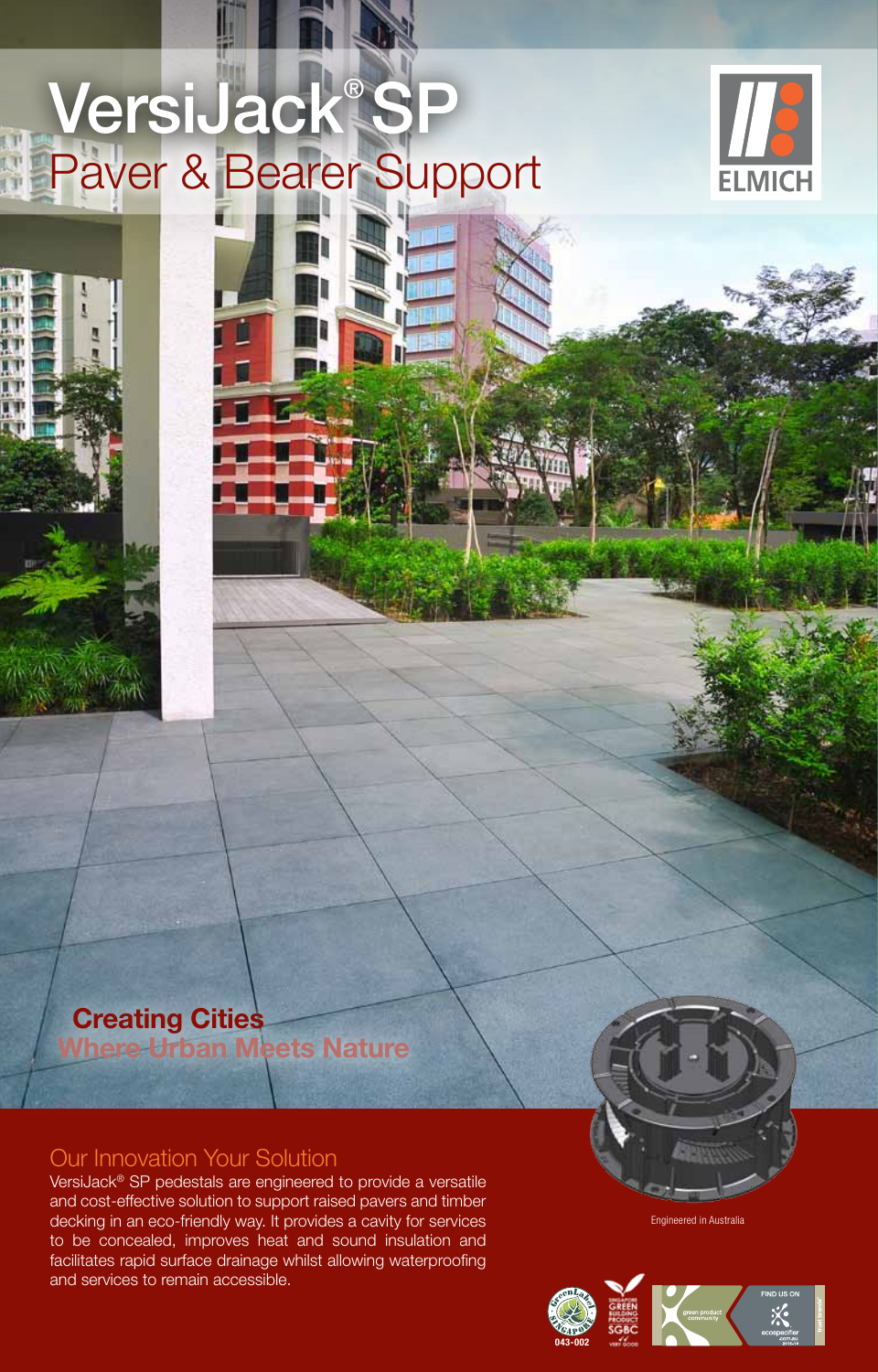# VersiJack® SP

VersiJack® SP is based on a unique 'step' design for supporting raised pavers and timber decking. It creates a cavity to conceal services, improves heat and sound insulation, facilitates rapid surface drainage and allows easy access to waterproofing and services. It reduces efflorescence and algae growth and reduces paving installation costs.

### About VersiJack® SP

VersiJack® SP is a height and slope-adjustable pedestal engineered to support pavers and decking to reduce material, construction and lifecycle costs.

Height range of VersiJack® SP is 12mm to 74mm, in 1mm increments. Additonal height of 45mm is obtained with the use of a SP-45E extender.

VersiJack® SP is used in areas such as balconies, swimming pool surrounds and courtyards.

Accessories include top/bottom slope-correctors, spacer tabs, height extender, base plate and bearer holders.

#### Advantages

- 
- **Precise 1mm height adjustment** Made from 100% recycled materials
- Top and/or bottom slope correctors Supports Green Building certification



*VersiJack® SP providing support for pavers*



*VersiJack® SP providing support for timber decking*



- Low minimum height of 12mm **•** Easy to install, cost effective and lightweight
	-
	-

#### Construction Benefits

Low minimum height is ideal for installations where other height-adjustable pedestals are generally too high to be used.

Eliminates need for bedding sand or cement screed, reducing the load burden on building structures. It also reduces installation time and costs.

Joint sealants and/or grouting is rendered unnecessary and expansion and contraction of pavers do not result in unsightly cracks.

#### High Compressive Strength

VersiJack® SP with Extenders up to 119mm has a compressive strength of ≥ **20kN**.

#### Supports Green Building Certification

VersiJack® SP is manufactured from recycled materials which meet European Union RoHS requirements.

*"Engineered to reduce material, construction and lifecycle costs."*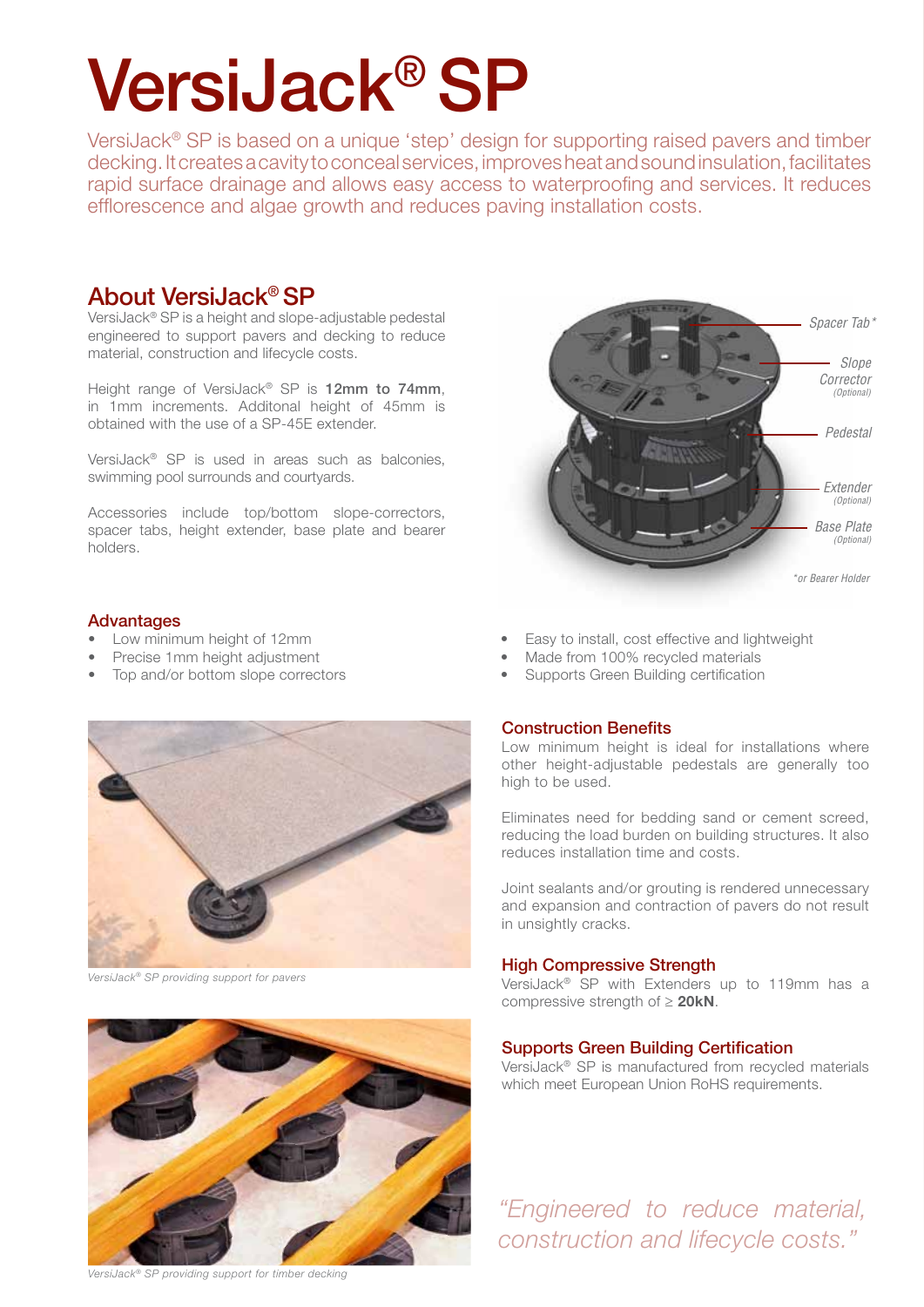# Distinctive Features

#### Minimum Height

12mm minimum height with 1mm stepped increments.

#### Slope Corrector

Used at top or bottom of pedestal for slope compensation of up to 5%.



Extended Height Additonal 45mm height possible with use of SP-45E extender.





#### **Stability**

Desired height is secured with Steel Locking Pin.



Bearer Holder

Suitable for widths 35mm to 80mm to keep bearer firmly in place.



Variable Angle Spacer Tab Variable Angle Spacer Tabs allow pedestals to support up to 8 pavers with different corner angles. **NEW** 



*VersiJack® SP has international design registrations and patents pending.*

# **Projects**